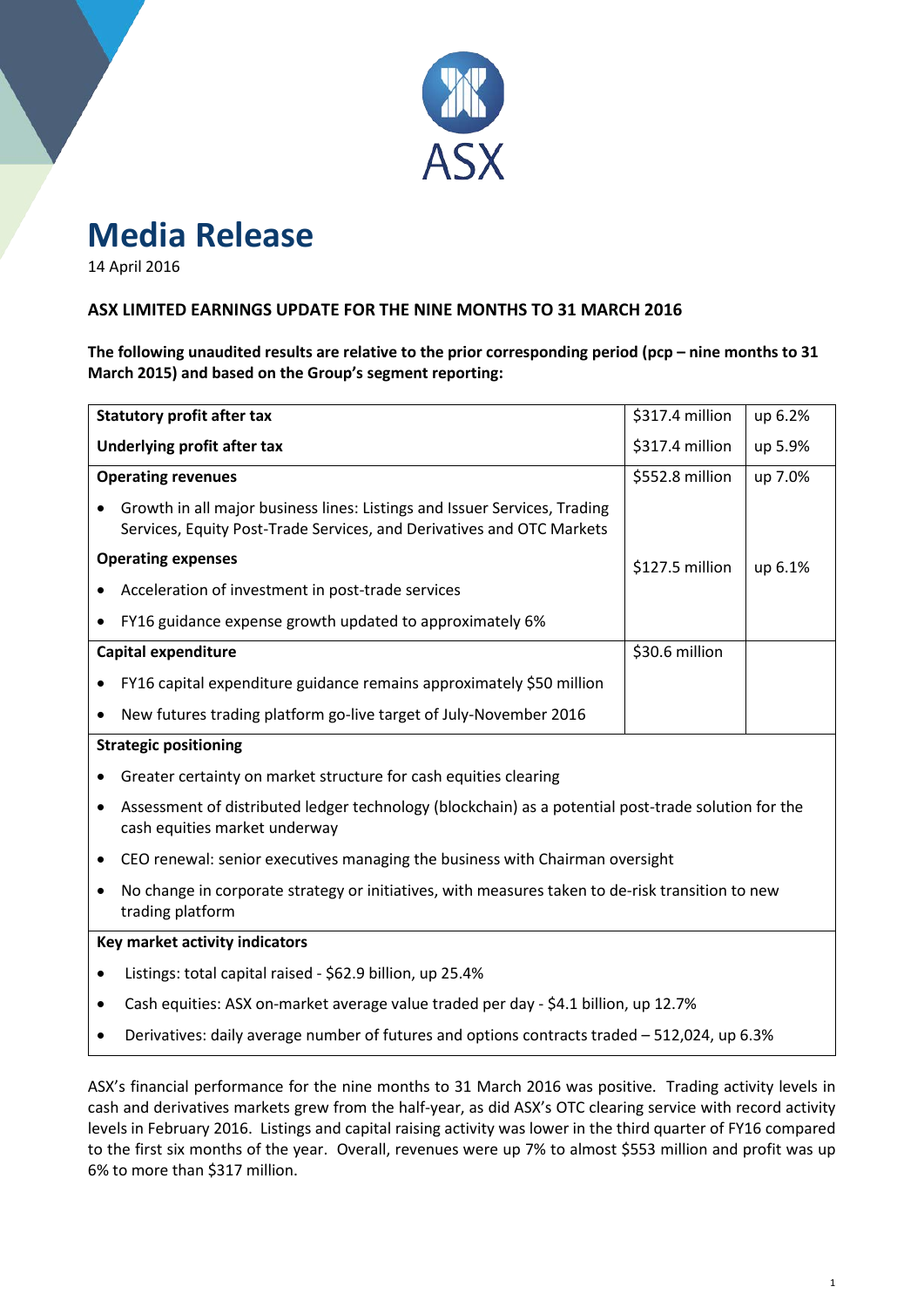

T+2 settlement of sharemarket trades was successfully introduced on 7 March 2016. The reduction in the settlement period from three to two days has provided efficiencies for investors and market participants, and kept Australia at the forefront of global best practice.

ASX's technology transformation is progressing, with measures taken to de-risk the transition to a new trading platform. The new trading platform is on target to go-live between July and November 2016 for futures, with equities (including equity options) to follow in 2017. This timeframe supports the delivery of a high-quality platform, assists the change process for customers, and paves the way for a smooth transition for the whole market.

Last month the ASX Board affirmed its commitment to the assessment of distributed ledger technology. ASX is working closely with its partner Digital Asset and collaborating with customers and industry stakeholders, including Government and regulators, to build an understanding of the benefits and implications of the technology. Any new system must meet the highest regulatory and operational standards before implementation.

ASX has greater certainty to continue this work following the Treasurer's announcement on 30 March 2016 that approval of any new equities clearing licence applications will not be recommended until regulatory conditions are in place for safe and effective competition. The Treasurer has said this is expected to take at least 18 months. ASX supports well-regulated, open and competitive financial markets. It also welcomes the Government's decision to make ASX's ownership restrictions consistent with banks and insurance companies.

On 21 March 2016 the ASX Board accepted the resignation of Mr Elmer Funke Kupper as Managing Director and CEO after almost four-and-a-half years. Two senior executives have been appointed to manage the business with oversight from the Chairman while a search for a new CEO is conducted.

**Mr Rick Holliday-Smith, ASX's Chairman** said: "ASX is well positioned for future opportunities. Our business is globally competitive, committed to innovation and customer service, and we are investing in the infrastructure critical to Australia's financial markets.

"The Board is now focussed on CEO renewal. In the interim, I am overseeing the business, with day-to-day operations managed by two members of ASX's skilled and experienced senior executive team reporting directly to me."

Further detail about ASX's performance for the nine months is contained in the following slides.

**Further enquiries: Media** Matthew Gibbs General Manager, Media and Communications Tel: +61 2 9227 0218 Mobile: 0411 121219 [matthew.gibbs@asx.com.au](mailto:matthew.gibbs@asx.com.au) <http://www.asx.com.au/about/media-releases.htm>

**Analysts/Investor Relations** Stephen Hammon General Manager, Finance Tel: +61 2 9227 0260 Mobile: 0488 212755 [stephen.hammon@asx.com.au](mailto:stephen.hammon@asx.com.au) <http://www.asx.com.au/about/investor-relations.htm>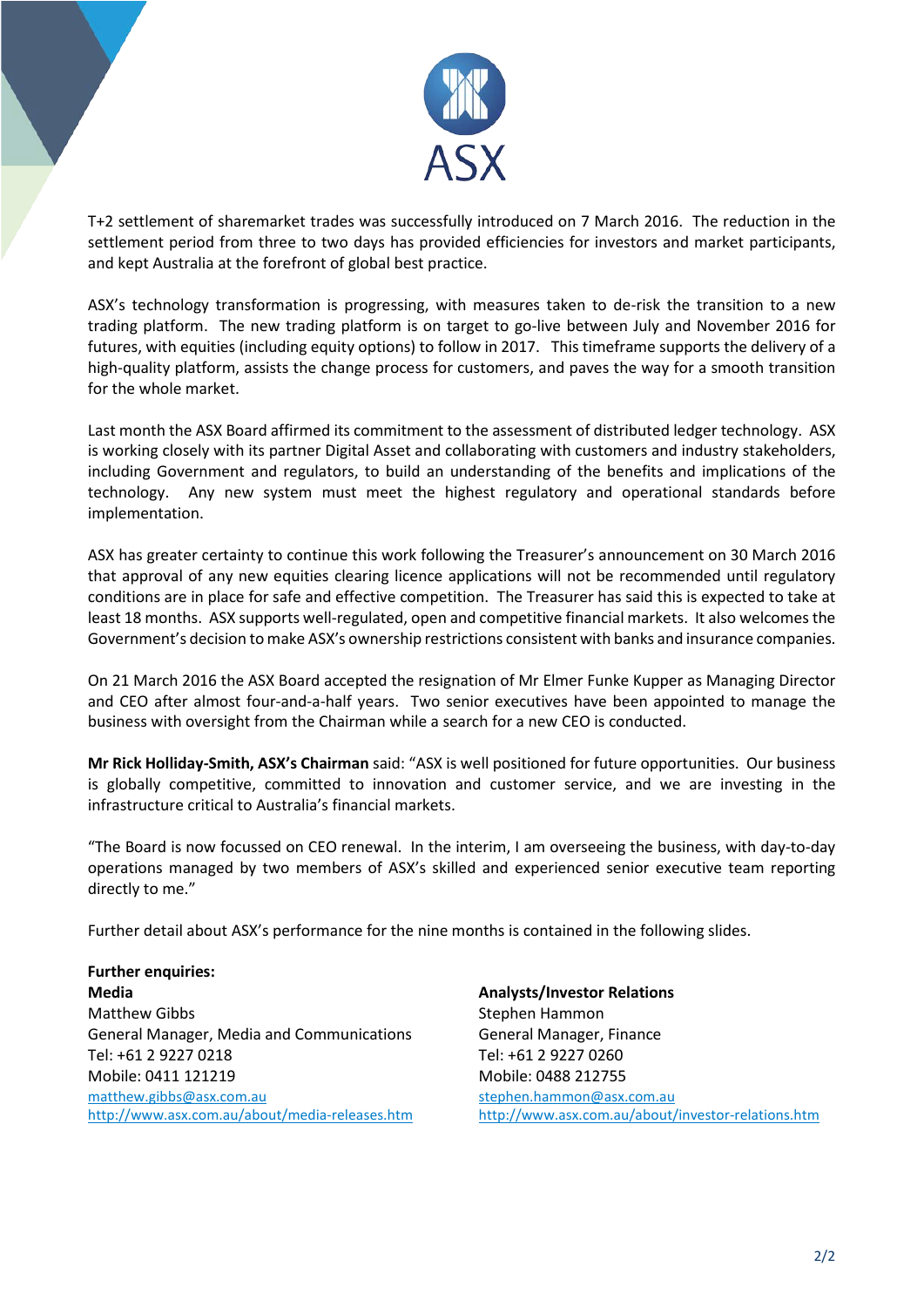# **FY16 Third Quarter Update**

ASX Limited

14 April 2016

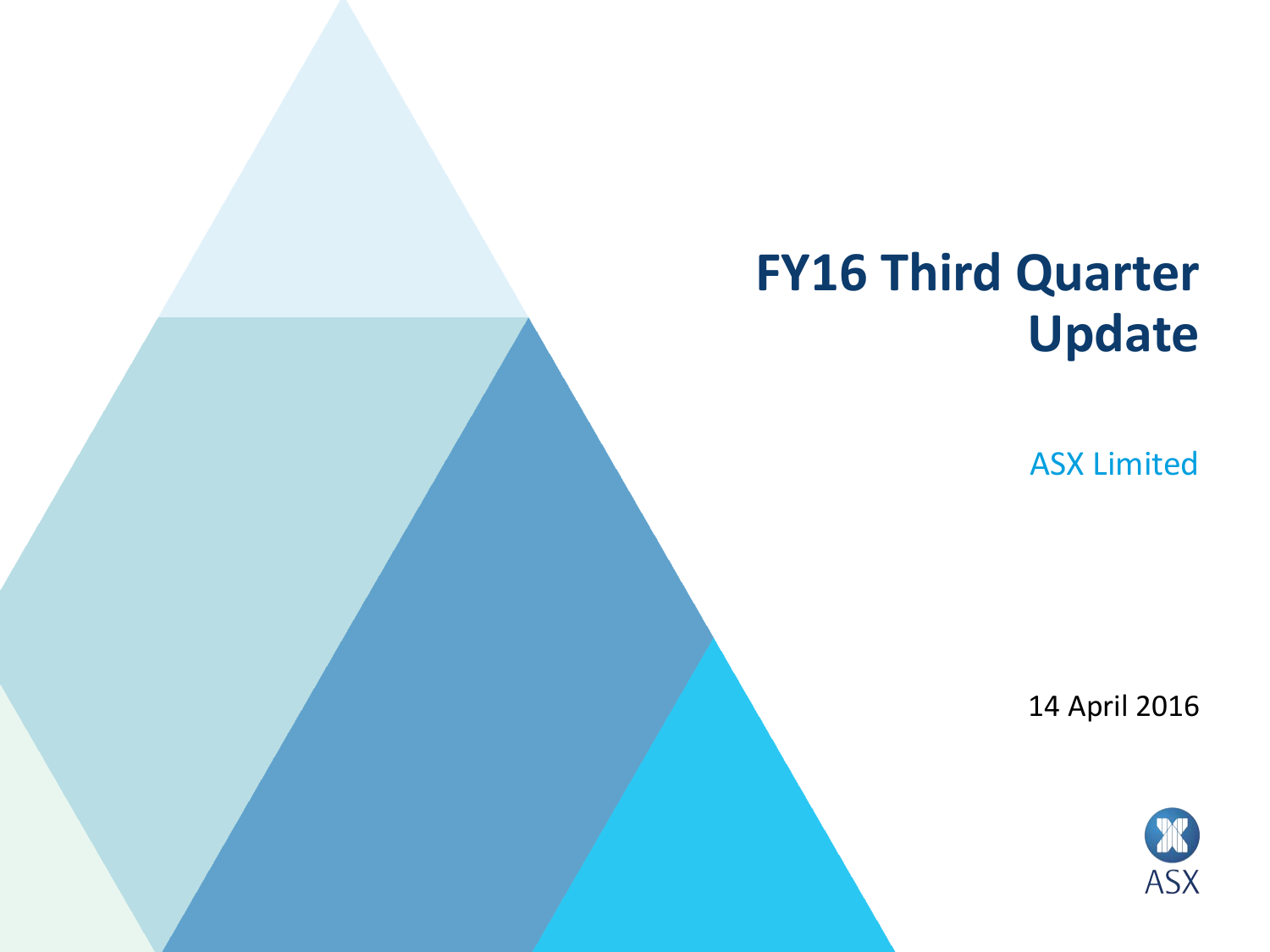### Disclaimer

The material contained in this document is a presentation of general information about the ASX Group's activities current as at the date of this presentation (14 April 2016). It is provided in summary and does not purport to be complete. You should not rely upon it as advice for investment purposes, as it does not take into account your investment objectives, financial position or needs. These factors should be considered, with or without professional advice, when deciding if an investment is appropriate.

To the extent permitted by law, no responsibility for any loss arising in any way (including by way of negligence) from anyone acting or refraining from acting as a result of this material is accepted by the ASX Group, including any of its related bodies corporate.

This document may contain forward-looking statements with respect to the financial condition, results of operations, and business strategy of the ASX Group. These forward-looking statements are based on estimates, projections and assumptions made by the ASX Group about circumstances and events that have not yet taken place. Although the ASX Group believes the forward-looking statements to be reasonable, they are not certain. Forward-looking statements involve known and unknown risks, uncertainties and other factors that are in some cases beyond the ASX Group's control, and which may cause actual results, performance or achievements to differ materially from those expressed or implied by the forward-looking statements (and from past results). The ASX Group makes no representation or warranty as to the accuracy of any forward-looking statements in this document and undue reliance should not be placed upon such statements.

Forward-looking statements may be identified by words such as "aim", "anticipate", "assume", "continue", "could", "estimate", "expect", "intend", "may", "plan", "predict", "should", "will", or "would" or the negative of such terms or other similar expressions that are predictions of or otherwise indicate future events or trends.

The forward-looking statements included in this document speak only as of the date of this document. The ASX Group does not intend to update the forward-looking statements in this document in the future.

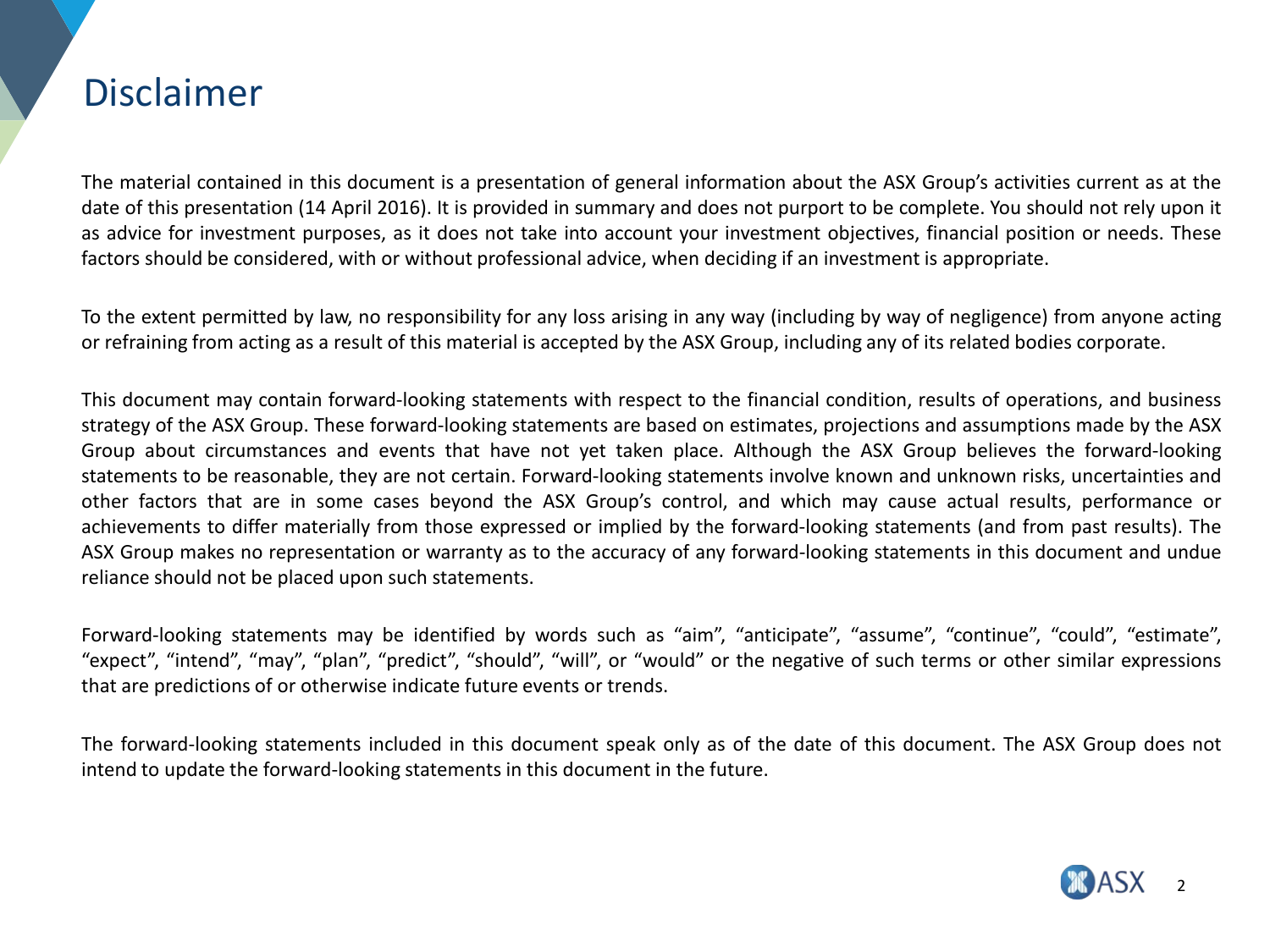## Financial Results – 9 Months to 31 March 2016



#### **Positive revenue growth of 7.0%**

- Growth in all major categories compared to pcp supported by robust trading activity
- Impact of futures fee reductions \$11.2m vs \$10.5m pcp, continued growth in OTC clearing
- Lower average listings activity in the third quarter of FY16 compared to 1H16

#### **Expense growth of 6.1%**

- Acceleration of investment in post-trade services
- CEO transition arrangements
- Updated FY16 guidance expense growth of approximately 6%

#### **Capital expenditure \$30.6 million**

- FY16 guidance unchanged at approximately \$50 million
- Q4 expenditure in line with scheduled technology transformation investments

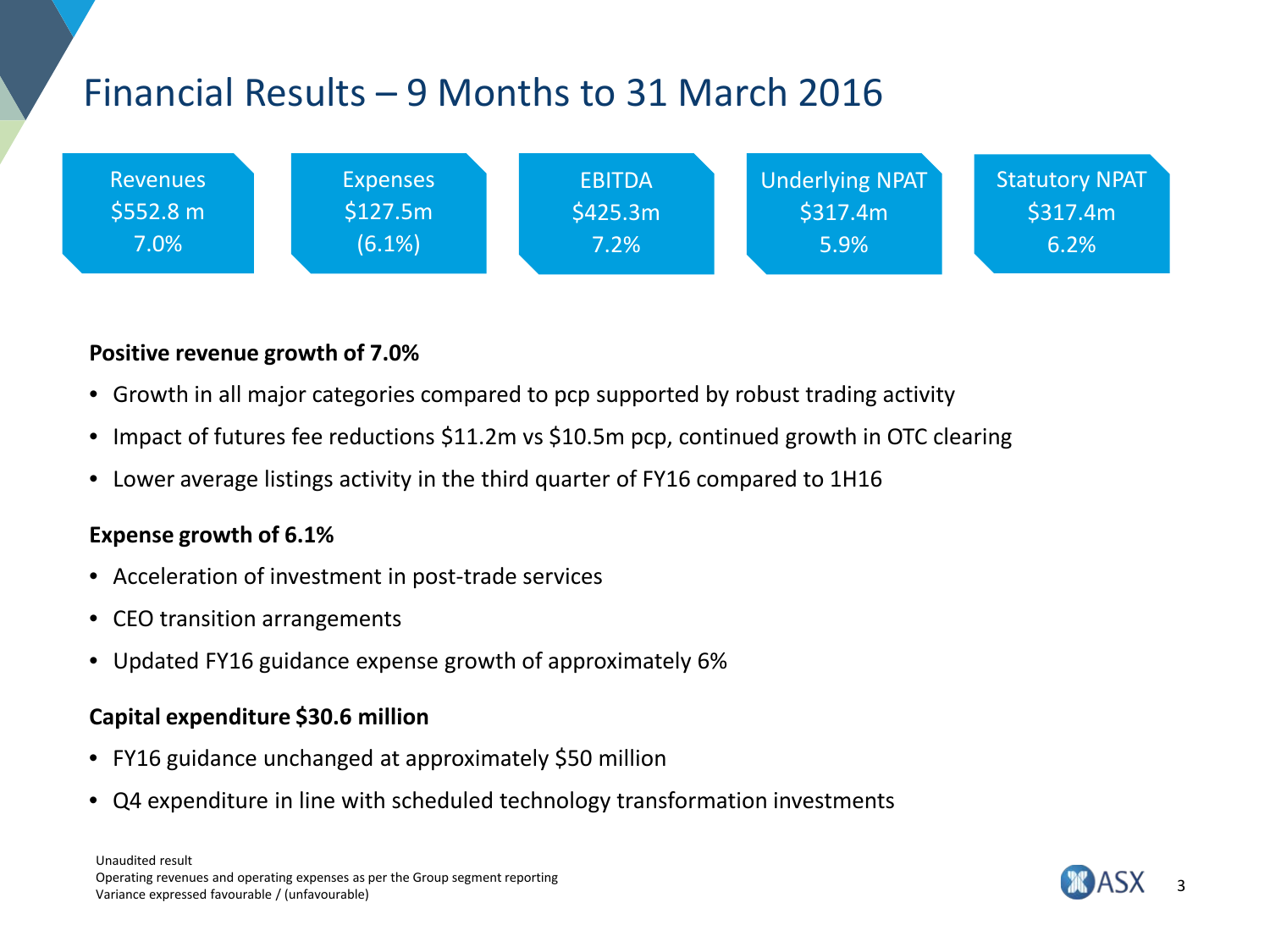# Financial Results – 9 Months to 31 March 2016 (continued)



#### **CEO Renewal**

- Elmer Funke Kupper resigned 21 March after 4.5 years in the role
- CEO renewal progressing at accelerated pace
- Rick Holliday-Smith, Chairman with executive oversight in the interim
- Peter Hiom and Amanda Harkness managing the business, commercial/regulatory separation maintained

#### **Regulatory**

- Greater certainty on market structure for equities clearing following Treasurer's announcement
- ASX ownership restrictions to be made consistent with banks and insurers

#### **Continued investment in strategic positioning**

- Implementation of strategy and initiatives broadly on track
- Expected delivery of the new trading platform: futures in July-November 2016, equities in 2017
- Assessment of distributed ledger technology underway

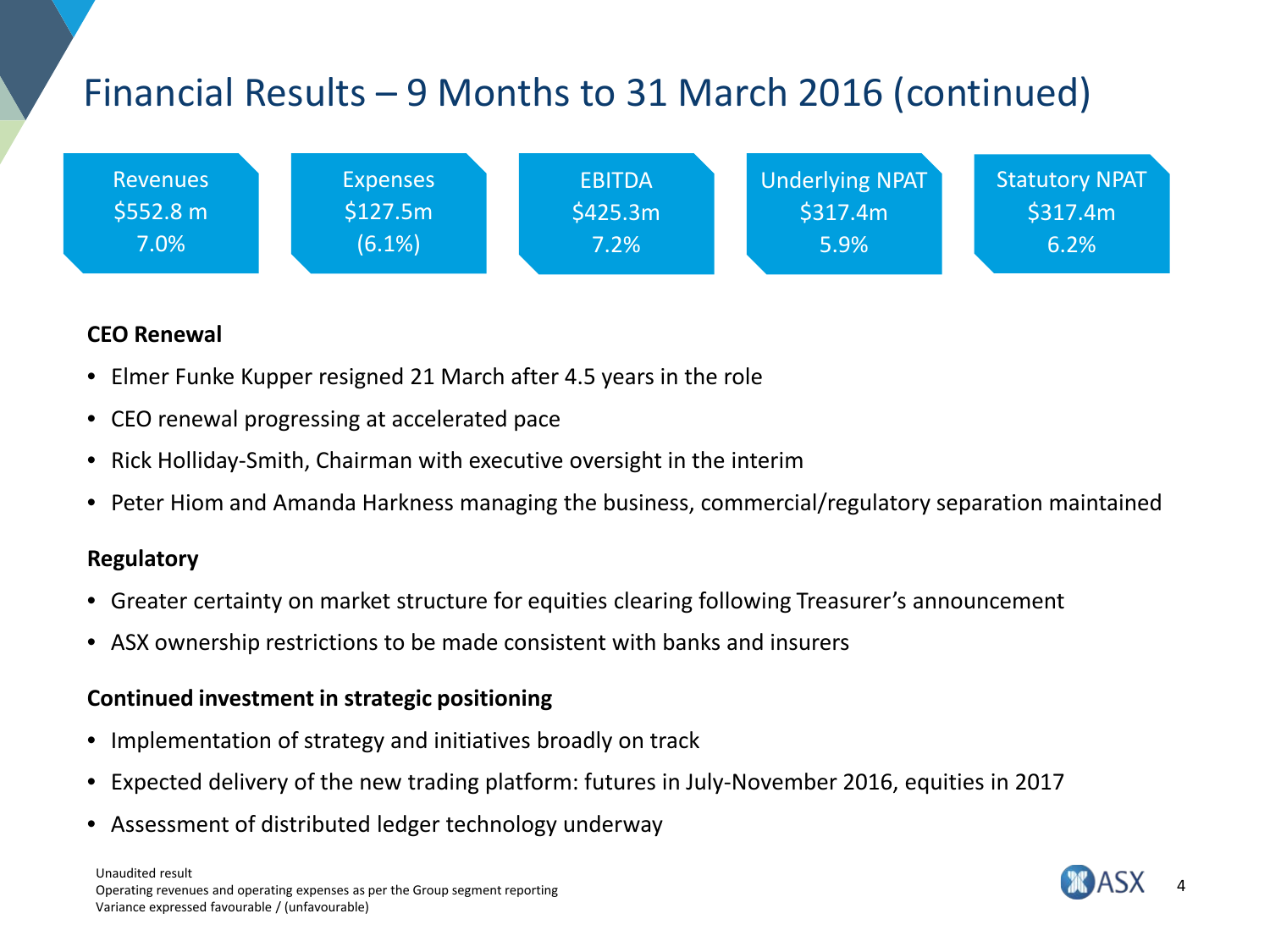### Income Statement – 9 Months to 31 March 2016

|                                     | <b>YTD March 16</b><br>\$m\$ | <b>YTD March 15</b><br>\$m\$ | % Variance |
|-------------------------------------|------------------------------|------------------------------|------------|
| <b>Operating Revenues</b>           | 552.8                        | 516.8                        | 7.0%       |
| <b>Operating Expenses</b>           | 127.5                        | 120.2                        | (6.1%)     |
| <b>EBITDA</b>                       | 425.3                        | 396.6                        | 7.2%       |
| Depreciation and Amortisation       | 31.3                         | 28.2                         | (11.1%)    |
| <b>EBIT</b>                         | 394.0                        | 368.4                        | 6.9%       |
| <b>Interest and Dividend Income</b> | 56.7                         | 57.9                         | (2.0%)     |
| <b>Profit Before Tax</b>            | 450.7                        | 426.3                        | 5.7%       |
| <b>Income Tax Expense</b>           | (133.3)                      | (126.5)                      | (5.4%)     |
| <b>Underlying Profit after Tax</b>  | 317.4                        | 299.8                        | 5.9%       |
| Significant Items after Tax         |                              | (1.1)                        | n/a        |
| <b>Statutory Profit After Tax</b>   | 317.4                        | 298.7                        | 6.2%       |

Unaudited result Operating revenues and operating expenses as per the Group segment reporting Variance expressed favourable / (unfavourable)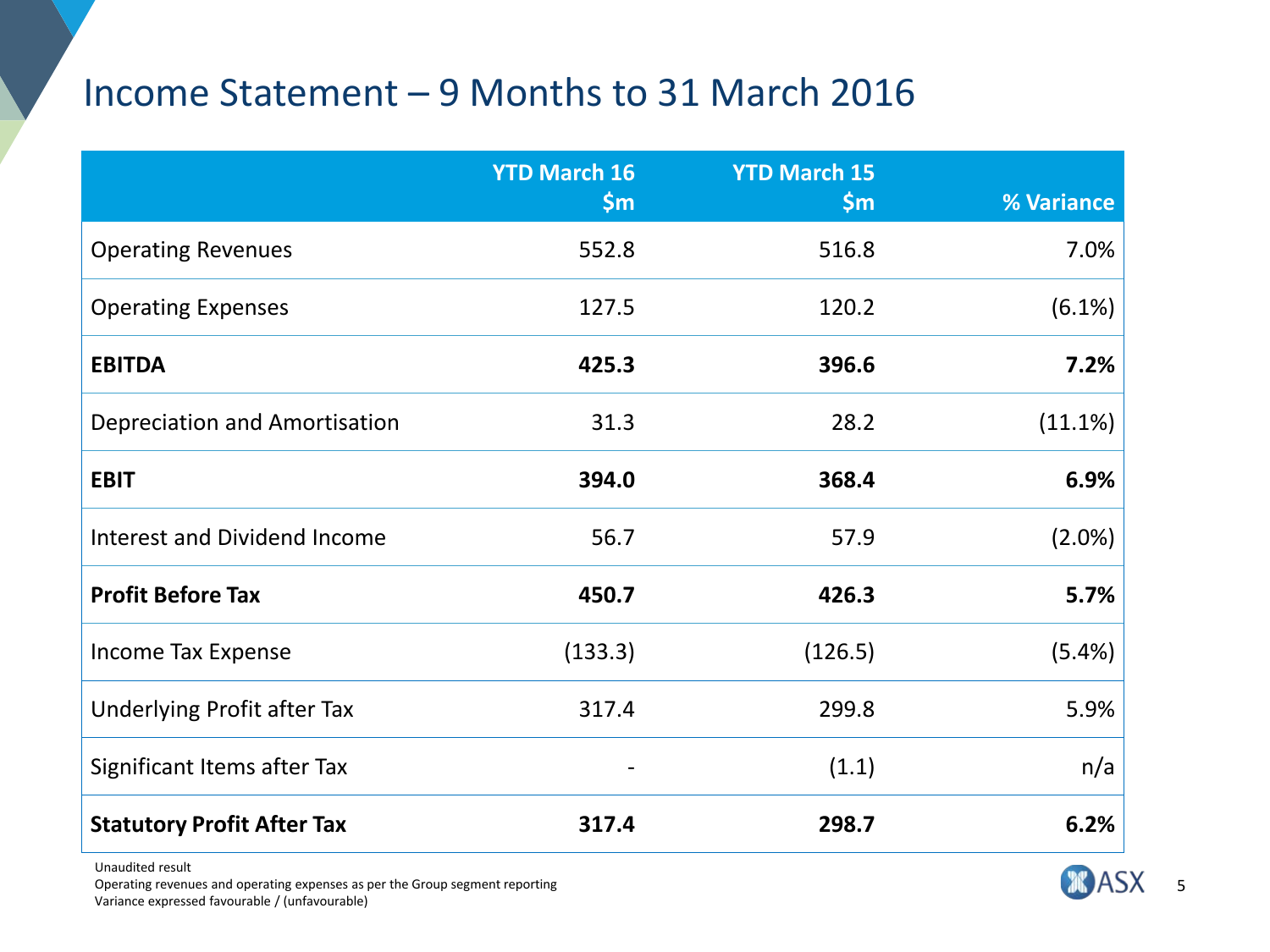### Revenue Movement – 9 Months to 31 March 2016 (\$ Million)



Unaudited result and the Group segment reporting and the set of the Control of the Control of the Group segment reporting and the Control of the Group segment reporting and the Control of the Control of the Control of the Variance expressed favourable / (unfavourable)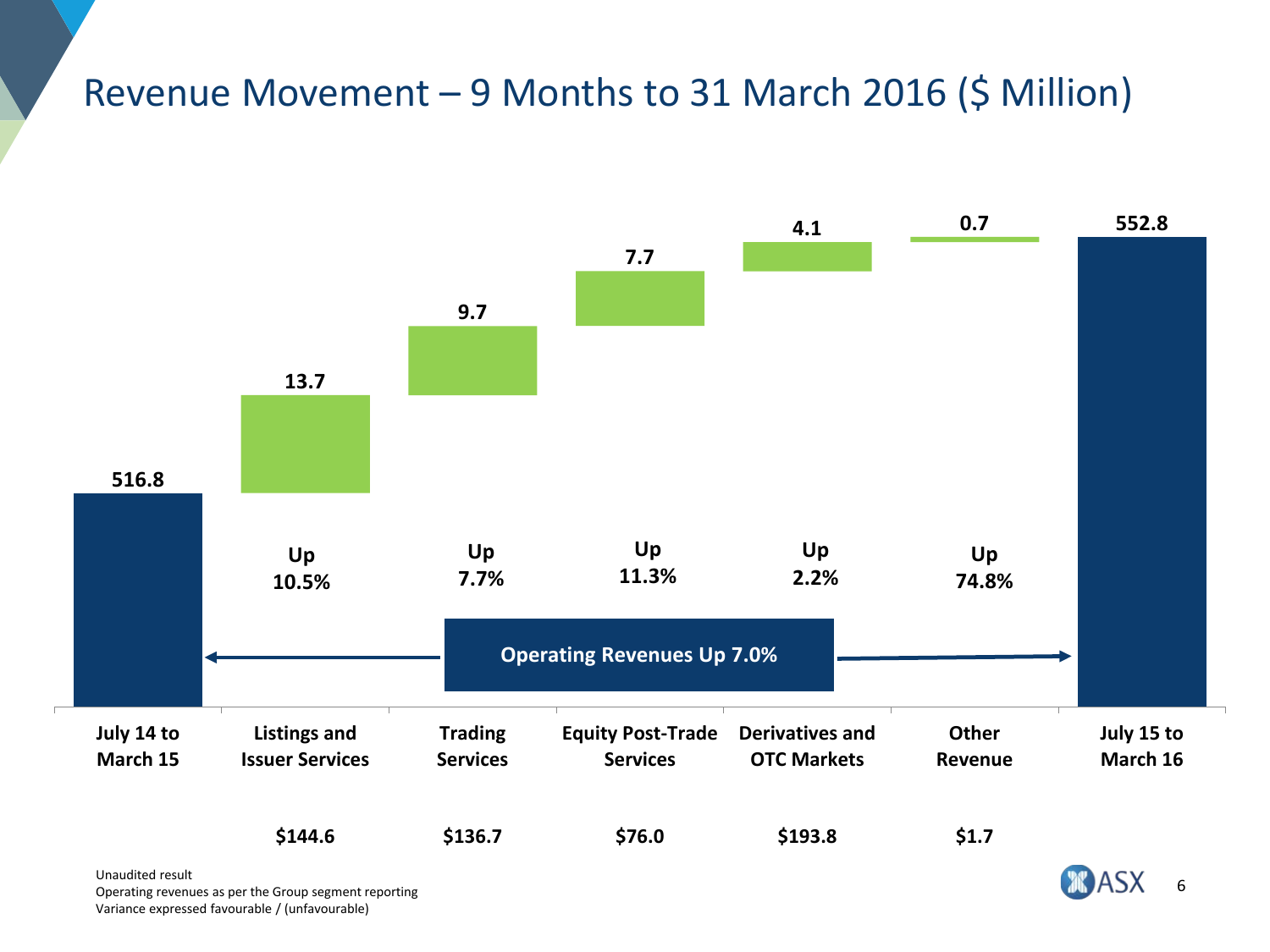### Activity Levels



Total Capital Raised (\$ Billion)

Cash Market Trading ASX Average Daily Value On-market (\$ Billion)







Futures1 - Average Daily Contracts ('000)



1. Consists of futures and options on futures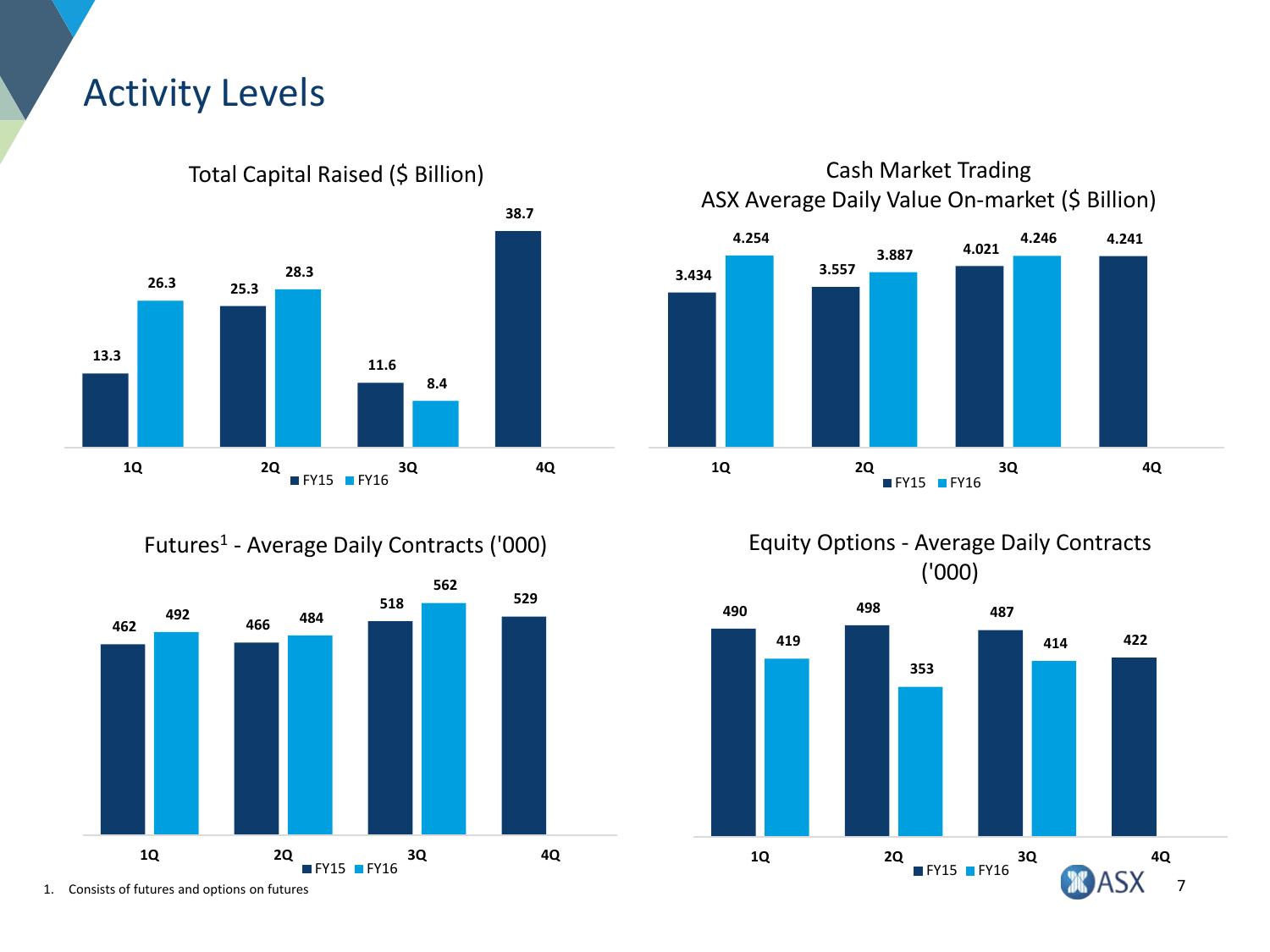### Operating Expenses – 9 Months to 31 March 2016

|                                 | <b>YTD March 16</b><br>$\mathsf{S}$ m | <b>YTD March 15</b><br>$\mathsf{S}$ m | <b>% Variance</b> |
|---------------------------------|---------------------------------------|---------------------------------------|-------------------|
| Staff                           | 76.0                                  | 73.4                                  | (3.5%)            |
| Other                           | 51.5                                  | 46.8                                  | (10.1%)           |
| <b>Total Operating Expenses</b> | 127.5                                 | 120.2                                 | (6.1%)            |

- Staff costs up 3.5%
	- Average headcount up 0.8% to 530 FTEs
	- 547 FTEs at 31 March 16, up from 534 at 31 December 2015
	- CEO transition arrangements
- Other costs up 10.1%
	- Higher equipment and administration costs to support accelerated initiatives
	- Higher variable costs due to increased CHESS holding statements and postage costs
- Guidance FY16 updated: approximately 6% expense increase